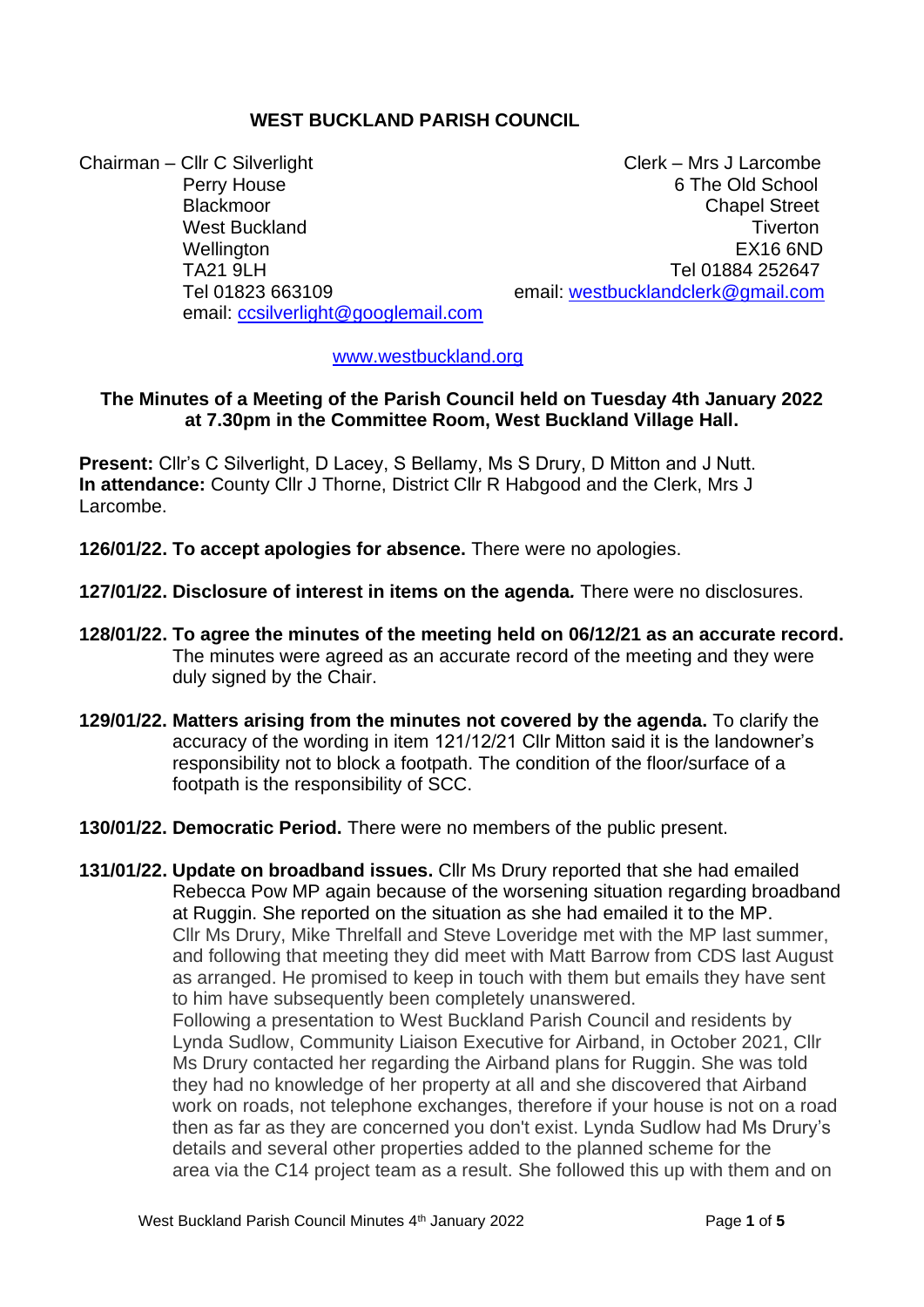15/10/21 had an email from Liz McCusker at the CDS team saying Matt Barrow was already trying to resolve this and would get back to her. He didn't get back to her and despite Mr Threfall, Mr Loveridge and Cllr Ms Drury trying numerous times in recent months to get a response, nothing has been forthcoming. Lynda Sudlow has now left Airband and her replacement in Community Liaison has no records at all as to what has gone on so far. The organisation appears to be hopelessly disorganised.

BT Openreach are actively decommissioning copper cables with a target date of 2025 for them all being taken out. Copper is the only option for some rural residents. It appears fibre will never be laid to their premises- they are in the too difficult box.

Following criminal damage to a line at Hill Farm where the line was shot at, Openreach have informed the resident that copper overhead wires will only be repaired at the customer's expense in the future. This time they were able to repair as there was one last pair left on the pole. If that's damaged again then it will be very expensive to repair and the cost will fall to the customer. Another neighbour at Hazelbrook has had no phone or Internet since 23rd December. Openreach came out and said it was fixed but it wasn't and BT are not assisting them at all to get a repair done. BT sent them a 4G hub as a backup but as they have no 4G signal it is useless. Numerous calls and texts to BT by them have gone unanswered. This potentially leaves rural customers with nothing other than 4G as an option and the 4G signal is atrocious.

Councillors agreed that broadband is now an essential utility. Where 4G fails, a land line is the only form of contact for emergencies. When people have no close neighbours they are very vulnerable as a result.

Cllr Ms Drury is totally disgusted with CDS and Airband and said they have failed them at every turn. Apart from erratic 4G no one seems interested in helping. They have spent huge amounts personally to get a basic/erratic 4G signal. Openreach seem to be systematically abandoning rural customers. This is part of a recent report into the 'future' of landlines "Since 1891, this impenetrable jungle of messy copper cables has allowed people to dial a unique number to connect to anyone anywhere in the world, without the need for a human operator. The cables are the veins of Britain's Public Switched Telephone Network (PSTN), an analogue jumble connecting any landline to a sprawling mesh of wires, undersea cables and satellites, cabinets and street poles. In three years' time, most of these lines will go silent". Help is needed and organisations need to be charged with the upkeep and supply of vital telephone and broadband services and have to include them in plans and maintain services. At the moment they feel abandoned.

As of 4<sup>th</sup> January 2021, 25% of the Ruggin hamlet was reported to have no phone or Internet service at all and hadn't had this since before Christmas.

At the end of December 2025 traditional telephony, including fixed lines and services in the Public Switch Telephone Network (PSTN) will be switched off and withdrawn from service and broadband will be required to make a call from a landline. Cllr Ms Drury has identified 25 properties where 4G is not viable. Councillors were concerned that nothing was being done and there is a real risk that these properties will be left with no phone or broadband access. It was suggested that that there was a legal obligation for them to have access to phone and broadband.

Cllr Thorne said CDS would know about the problems at Ruggin but he was not surprised that Airband didn't. The Government has allocated £30million of funding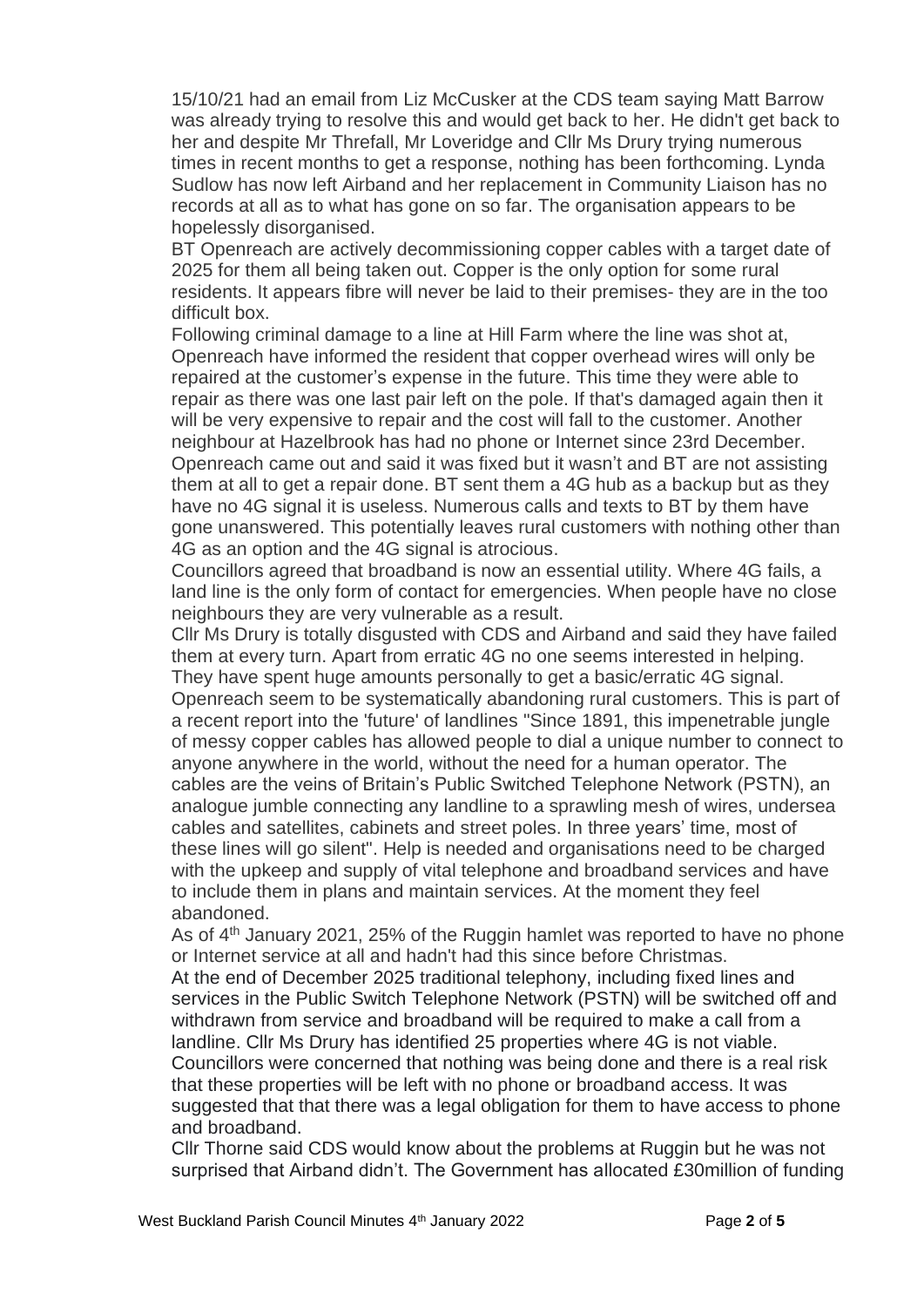for hard to reach properties and it should be being used. Cllr Habgood said that in four years he hadn't heard a statement on what was happening on the ground. Councillors agreed that the Clerk would write to Rebecca Pow MP to support Cllr Ms Drury's emails and to ask her what is being done to ensure that something is done to make sure that the 25 properties do not lose their service. A copy of the letter will also be sent to Pat Flaherty, Chief Executive SCC and Cllr David Hall, SCC Cabinet Member for Economic Development, Planning and Community Infrastructure, who is on the CDS Board. It was agreed to join the Blackdown Hills Parish Network who are campaigning to improve rural broadband. They meet with Rebecca Pow MP and Neil Parish MP for Tiverton and Honiton, on a regular basis. The Clerk is still waiting to hear what the membership fee will be.

# **132/01/22. Planning:**

# **a) To consider any planning applications received by the Parish Council prior to the meeting.**

 *46/21/0036* Erection of an agricultural building to serve as a seed and fertiliser store with construction of a water storage tank and associated operational development to include the creation of a consolidated yard area on land at Hamlands, Chelston.

 Comment: West Buckland Parish Council supports this application because of the business need. Storing everything under one roof will minimise agricultural traffic.

# **b) To receive decisions from planning applications determined by SWT Council**

 *46/20/0016* Erection of two storey and single storey extensions to the rear of Highwood Barn, Sawyers Hill, West Buckland (in accordance with amended plans received on 11 November 2021). Decision: condition approval granted.

 *46/21/0030* Erection of a single storey extension to the rear of 20 Dyers Close, West Buckland. Decision: conditional approval granted.

 **c) Any other planning matters.** There were no other planning matters.

### **133/01/22. Highways.**

**a) To note any required work to be reported to SCC.** The 'Slow' marking on the road surface just as the road enters the 30mph area has been obliterated. Cllr Ms Drury said this road marking had no legal standing and was just a reminder. However, the fact that it was marked onto the road surface means it was needed. Cllr Habgood said he had reported the same problem on the road to the monument.

**b) To receive an update on any outstanding highways work.** Now there is a hole in the kerb there is no longer a flooding problem at Frogs Lane when there is heavy rain. The sign in France Lane has still not been replaced.

 **c) Update on requests to Highways for a speed check and 40 mph speed limit request.** There is still no update and the Clerk will continue to chase. Cllr Thorne said other Parish Councils were having trouble trying to communicate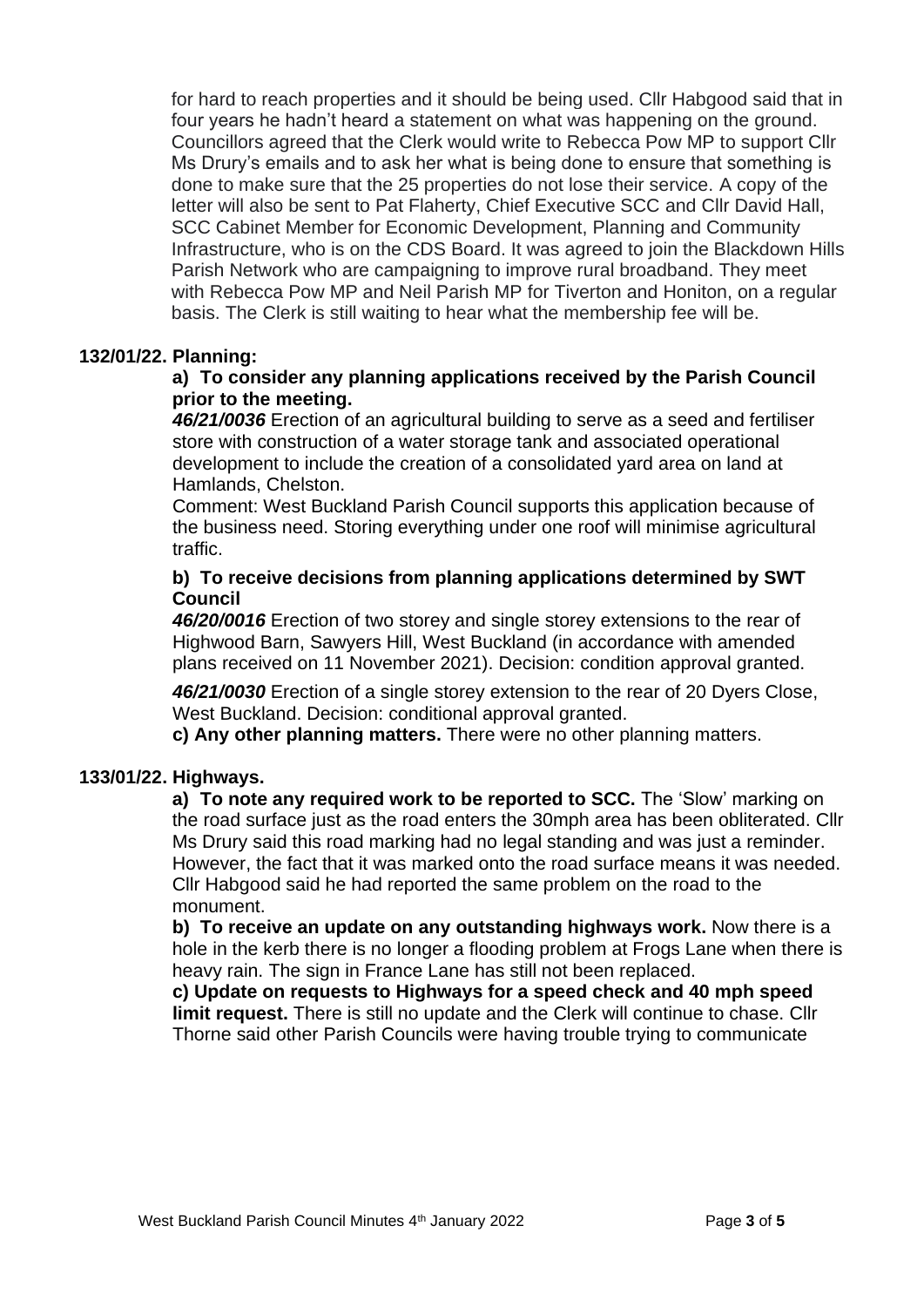with Highways officers and are not getting anywhere.  **d) Any other highways matters.** There were no other highways matters.

# **134/01/22. To note any reports from:**

**a) County Cllr.** A written report from Cllr Thorne had been circulated by email. The 2022-23 budget is being consulted on and will go to Full Council on 23rd February. There have been improvements to the SCC online highways faults reporting system

**b)District Cllr.** Cllr Habgood said it felt like Somerset West and Taunton Council was in its last throes and appeared to be spending all the money before the new unitary council takes over. The public consultation to see whether people support a proposed new town council for Taunton continues. Residents will also be asked whether the new council should include neighbouring Parish Councils five year land supply is running out, partly because of the Phosphate issue. There is no recognition of the planning applications that are waiting to be decided. They are trying to solve this but are not getting anywhere. £3million of parking charges have been lost which is which is putting a big dent in income and is having to be taken from reserves. Cllr Habgood felt that off street parking (SWT) and on street parking (SCC) should be linked. The Park and Ride service is also free at the moment and that isn't helping.

#### **c) Police.** No report.

 **d) Somerset Council Action Plan Meeting.** This was referred to in Cllr Thorne's written report. Cllr Mitton reported that the job description for councillors was discussed at the last meeting. He said the LCN's can only work on the basis of a consensual approach and will not work if councillors follow their own projects. Each town or parish council will have one councillor who can vote. This is following a pattern that hasn't worked in Wiltshire and councillors need to be able to share representation across their council to spread the load. SALC is holding a meeting with the parishes who are involved in the consultation about being added to the new Taunton Town Council. Cllr Habgood didn't feel this would go away as there is a core group of district councillors who will want to go ahead with plans to take these parishes.

 **e) Any other reports.** There were no other reports.

Cllr Habgood and Cllr Thorne left the meeting.

### **135/01/22. Finance:**

**a)To agree and authorise any payments.** It was resolved to make the following payment: West Buckland Village Hall Trust - £16.00 (Payment reference 2122/35).

**b) To note any receipts and the bank account balances.** Bank interest of £1.34 has been received. The Current Account balance is £4,676.70 and the Instant Access balance is £21,668.32.

**c) To note the bank reconciliation checks by Cllr Mitton.** Cllr Mitton reported that he had checked and signed the bank reconciliations. There were no issues.

#### **136/01/22. Playing Field:**

**a)Any points to note from the regular inspection.** Cllr Lacey will grease the roundabout as it is making more noise when it is turned. The bench by the village hall has been damaged.